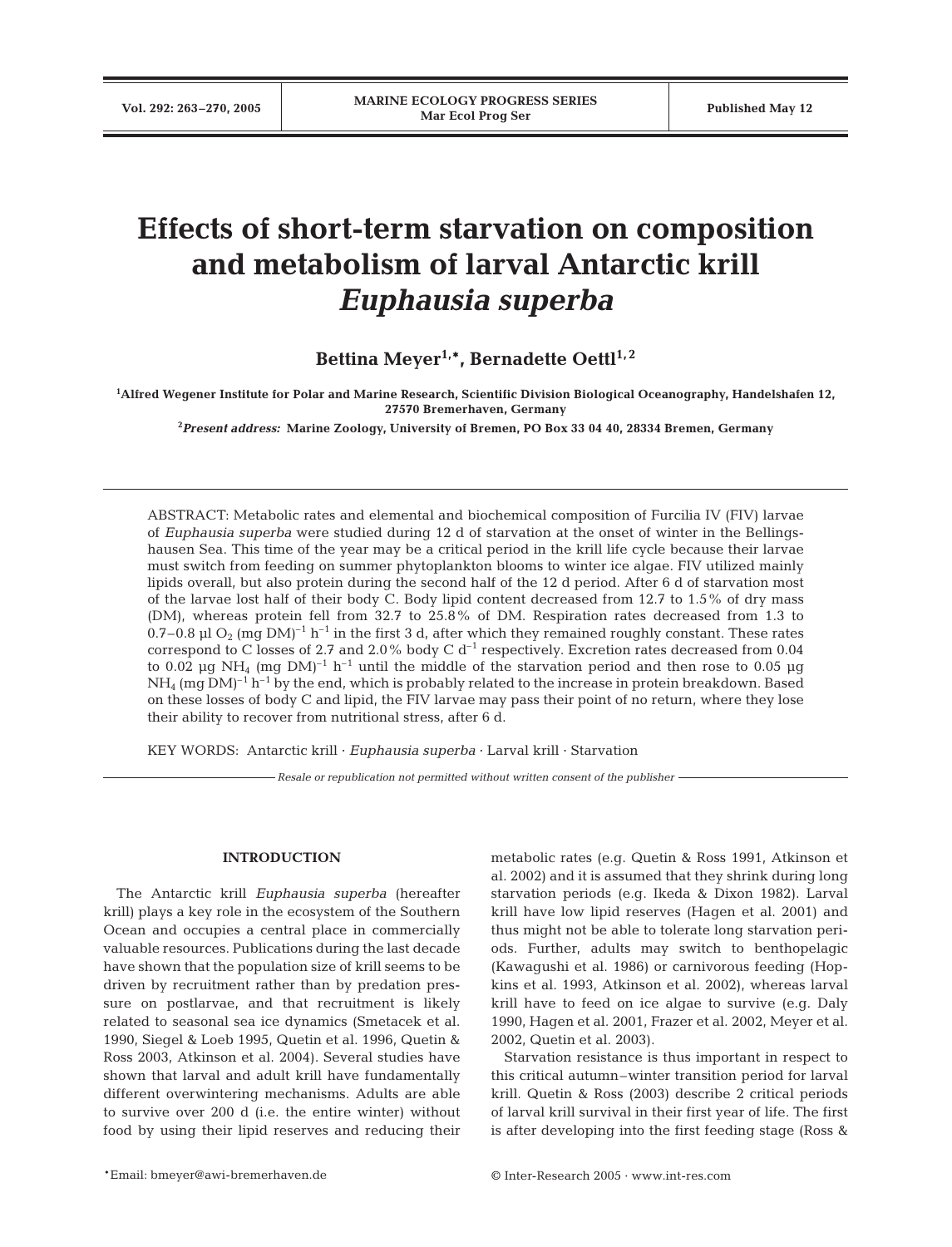Quetin 1989); the larvae have to find adequate food within 10 to 14 d to survive, if not, they reach their 'Point of no Return' (PNR). The second critical period is during the first winter when larvae must feed to grow but food in the water column is scarce. The PNR is the time after which a larva loses its capability to recover from nutritional stress (Anger & Dawirs 1981). After passing the PNR, starved and subsequently fed larvae are unable to recover from the effects of prolonged starvation, they fail to develop normally and die. Ross & Quetin (1991) found a mean survival time for Furcilia IV (FIV), FV and FVI during starvation of 29, 59 and 69 d, respectively. This finding suggests that older larvae survive longer starvation periods than younger stages, but no stage could survive a winter without food, unlike the adults. However, the time taken to starve to death and the PNR are not the same and we have no information on how starvation affects the elemental and biochemical composition of furcilia and know little of how starvation affects their metabolic rates (Frazer et al. 2002, Meyer et al. 2002).

Here we measure elemental and biochemical composition as well as metabolic rates in FIV larvae of *Euphausia superba* during a short-term starvation period of 12 d. Short-term periods of starvation for larvae are expected to occur at the onset of sea ice formation in the Antarctic autumn. During this phase phytoplankton biomass in the water column decreases, while at the same time remnant concentrations are incorporated into the growing sea ice (Thomas & Dieckmann 2003). At this stage of sea ice formation, phytoplankton or ice algae are not accessible to larger grazers such as larval krill. Only later in the season will a bottom community develop in the sea ice, representing an additional food source. This study provides further insight into the survival mechanisms of *E. superba* furcilia larvae in the Southern Ocean ecosystem.

## **MATERIALS AND METHODS**

**Investigation area and sampling.** In austral autumn (April to May 2001) during the Expedition ANT XVIII/5b to the eastern Bellingshausen Sea (66 to 71° S and 58 to 86° W) sampling was carried out on board RV 'Polarstern'*.* The experimental larvae were collected on the first transect of the cruise at Stn 301 (66° 35.50'S, 71° 56.49' W). The station was located near the shelf break, over the continental slope (Fig. 1). A detailed description of all sampling locations of the expedition and the hydrography is given by Pakhomov et al. (2004). The integrated chl *a* profiles in the upper 200 m show a slightly increasing concentration towards the coast from 50 mg m<sup>-2</sup> at Stn 301 to 80 mg m<sup>-2</sup> at Stn 305



Longitude (° West)

Fig. 1. Location of the first transect (from Stns 301 to 305) with Sampling Stn 301, near the shelf break, over the continental slope

(Fig. 1, Brichta & Belem 2002). In the upper 200 m the temperature ranged between 0 to 1°C (Strass et al. 2002).

The larvae were collected with a Rectangular Midwater Trawl (RMT 1). One fraction of freshly caught larvae  $(t_0$ -group) was immediately frozen at  $-80^{\circ}$ C for later determination of body length, elemental composition (C and N), total body protein and lipid content, at the Alfred Wegener Institute, Germany. A second fraction of freshly caught larvae were used to measure oxygen uptake rates, ammonium excretion and feeding rates. A third fraction was used for the starvation experiment, being transferred to a plastic container filled with 50 l of natural seawater and stored at room temperature  $(0^{\circ}C)$ . There, the larvae were sorted by stage under a binocular microscope following Fraser (1936), and the dominant stage, FIV, was used for the starvation experiment.

**Experimental set-up.** For the starvation experiment 300 FIV were incubated individually in 150 ml of 0.2 µm filtered seawater. The animals were checked daily for mortality, moulting and general fitness. The water was changed every second day. Moulted animals were frozen. After 3, 6, 9, and 12 d of starvation, subsamples were frozen at –80°C for future analysis of body length, elemental composition (C and N), total protein and total lipid. Another fraction of larvae was used for measuring oxygen uptake and ammonium excretion rates. The intermoult period (IMP) was calculated by using the reciprocal of the moult frequency during the first 3 d of the experiment, since the growth of krill measured in filtered seawater over the first 3 d after capture reflects *in situ* conditions (after Nicol et al. 1992 and Nicol 2000).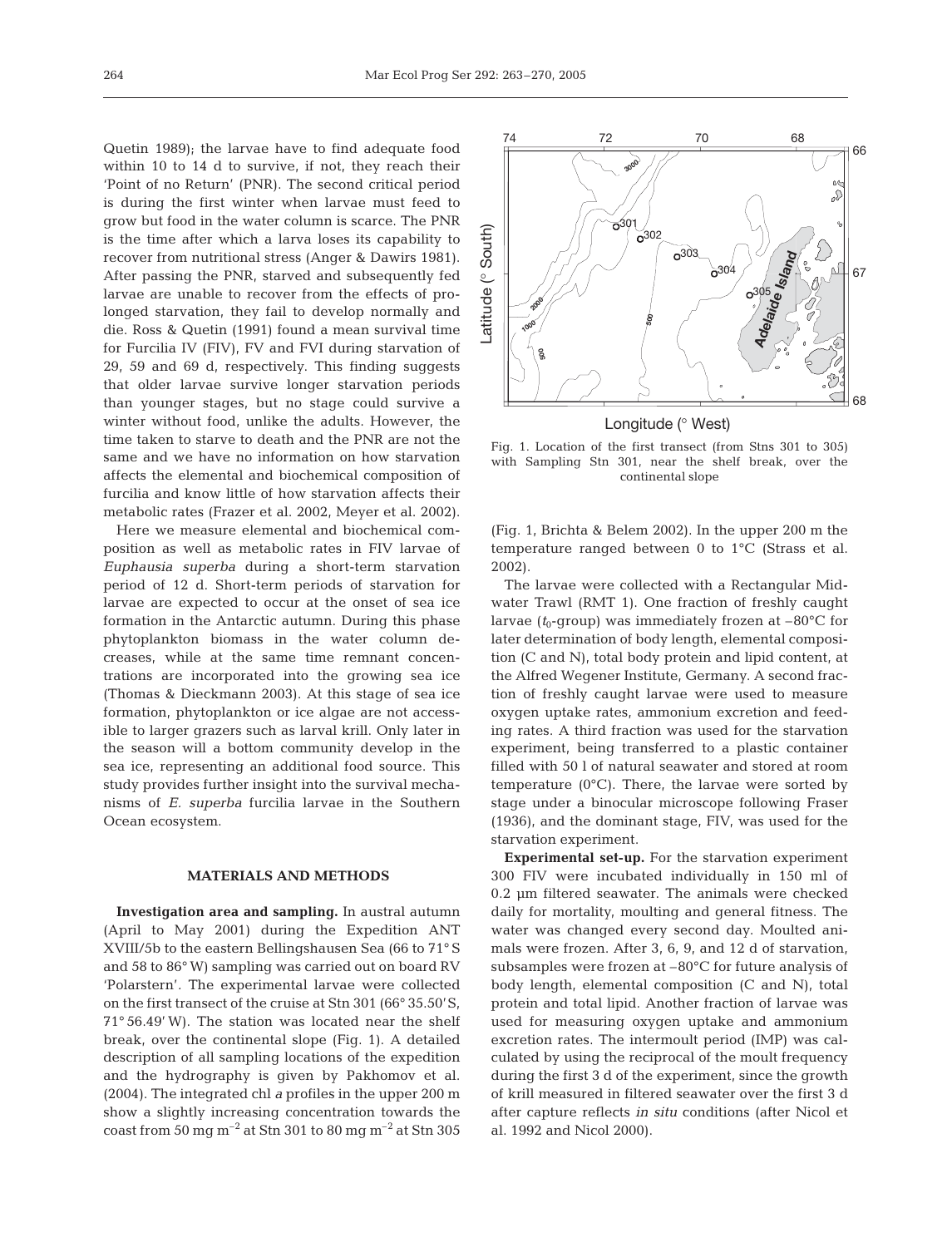**Morphometrics, elemental and biochemical composition.** The body length (BL) of larvae was measured from the front of the eyes to the tip of the telson under a stereomicroscope. From the freshly caught larvae 52 animals were used for the correlation of dry mass (DM) to BL. For DM and body C and N content determination, larvae were analysed individually. After lyophilization for 48 h the larvae were weighed and elemental composition was analysed as described in Meyer et al. (2002, 2003). In the starvation experiment 3 to 7 replicates were analysed from each sampling day (0, 3, 6, 9, 12).

Total protein was measured by homogenising 1 larval krill in 4 ml of 5% trichloroacetic acid on crushed ice using a Branson Sonifer B15 cell disrupter. After centrifugation at 6000 rpm (5000  $\times$  *g*) for 10 min the remaining pellet was used for protein analysis after Lowry et al. (1951), with bovin serum albumin as a standard. From the freshly caught larvae, 20 replicates were analysed in FIV, and in the starvation experiment, 5 replicates were analysed from each sampling day.

For total lipid determination 10 FIV larvae were pooled for one analysis. Only in the  $t_0$  group were there enough larvae to analyse 3 replicates. After lyophilization for 48 h, samples were weighed and the total lipid was extracted with dichloromethane/methanol (DCM: MeOH, 2:1 by volume), and determined gravimetrically (Hagen 2000).

**Feeding experiments.** Feeding experiments were conducted using natural seawater from a depth of 10 to 20 m because chl *a* concentration at this depth was in the upper range of values measured in the mixed layer (Strass et al. 2002). The incubation water was collected with a rosette sampler fitted with 24 Niskin bottles (12 l) fitted with teflon springs. The water was immediately drawn through silicon tubing into a 50 l container. Two replicate subsamples (1 l) were siphoned for chl *a* analysis to measure the concentration of the autotrophic biomass. These samples were filtered onto Whatman GF/F filters, sonicated on ice for 30 s with 10 ml of 90% aqueous acetone and centrifuged (700  $\times$  *g*) for 3 min. The supernatant was used to measure chl *a* with a Turner 700D fluorometer (Wright et al. 1997).

For the feeding experiments the food medium was transferred through silicon tubing from the mixed contents of the 50 l container to 2.4 l bottles. Each experiment with freshly caught larvae was comprised of 6 replicate bottles each with 5 FIV larvae and 3 controls without. Bottles were incubated on a plankton wheel (0.5 rpm) in the dark for 24 h at 0°C. At the end of the experiment, animals were checked for mortality and subsamples were siphoned for chl *a* analyses as described above.

**Calculation of feeding rates.** Clearance rates on the total phytoplankton biomass were calculated from Frost's (1972) equation modified by Båmstedt et al. (2000) to:  $F = \ln (C_c/C_k) V/m_k t$ , where F is the clearance rate (ml mg<sup>-1</sup> body C h<sup>-1</sup>),  $C_c$  the final concentration in the control,  $C_k$  is the final concentration in the incubation bottles grazed by the larvae, V is the experimental volume (ml),  $m_k$  is the body mass (mg C) of larvae, and *t* is the experimental duration (h).

Ingestion rates of the total autotrophic biomass were calculated as the product of the clearance rate on the total algal biomass (ml  $mg^{-1}$  larvae body C  $h^{-1}$ ) and its C concentration in the final control (mg carbon  $ml^{-1}$ ). Ingestion rates were then expressed as a daily C ration under the assumption that larval feeding rates reflected the daily average rate. The measured chl *a* concentration was converted to C equivalents using a C:chl *a* ratio of 50. The usefulness of this ratio is described in detail in Meyer et al. (2003).

**Metabolic rate measurements.** For measuring oxygen uptake and ammonium excretion rates, 2 FIV larvae were incubated in sealed 0.15 l bottles filled with filtered seawater (0.2 µm pore size) for 24 h at an *in situ* temperature of 0 to 0.5°C. The respiration and ammonium measurements were made with freshly caught and starved larvae, there were 10 and 3 replicates respectively, and 4 controls (without larvae) were performed. Dissolved oxygen was determined by Winkler titration using a 716 DMS Titrino (METROHM). Ammonium was analysed photometrically with the phenol-hypochlorite method after Solorzano (1969).

**Statistics.** Analysis of variance was performed to detect significant differences between parameters measured in freshly caught larvae  $(t_0$ -group) and after 3, 6, 9, and 12 d of starvation. Using the SPSS™ software package for PC, a 1-way ANOVA (Model I) was calculated and the Holm-Sidak post hoc test was applied for multiple comparisons. For all correlations presented a Type I regression was used.

# **RESULTS**

# **Abundance of krill larvae and environmental conditions**

The highest larval abundance was found near the shelf break, over the continental slope with a mean total larval density of  $19444$  ind.  $m^{-2}$ , compared to the shelf region with a mean abundance of 4174 ind.  $m^{-2}$  (Pakhomov et al. 2004). At our sampling station, the stage composition ranged from Calyptopis III (CIII) to Furcilia VI (FVI), with FIV as the most abundant stage  $(42\%)$ , followed by FIII  $(26\%)$ , FII  $(15\%)$ , FV (6%), FVI (5%), FI (2%) and CIII (1%). Larvae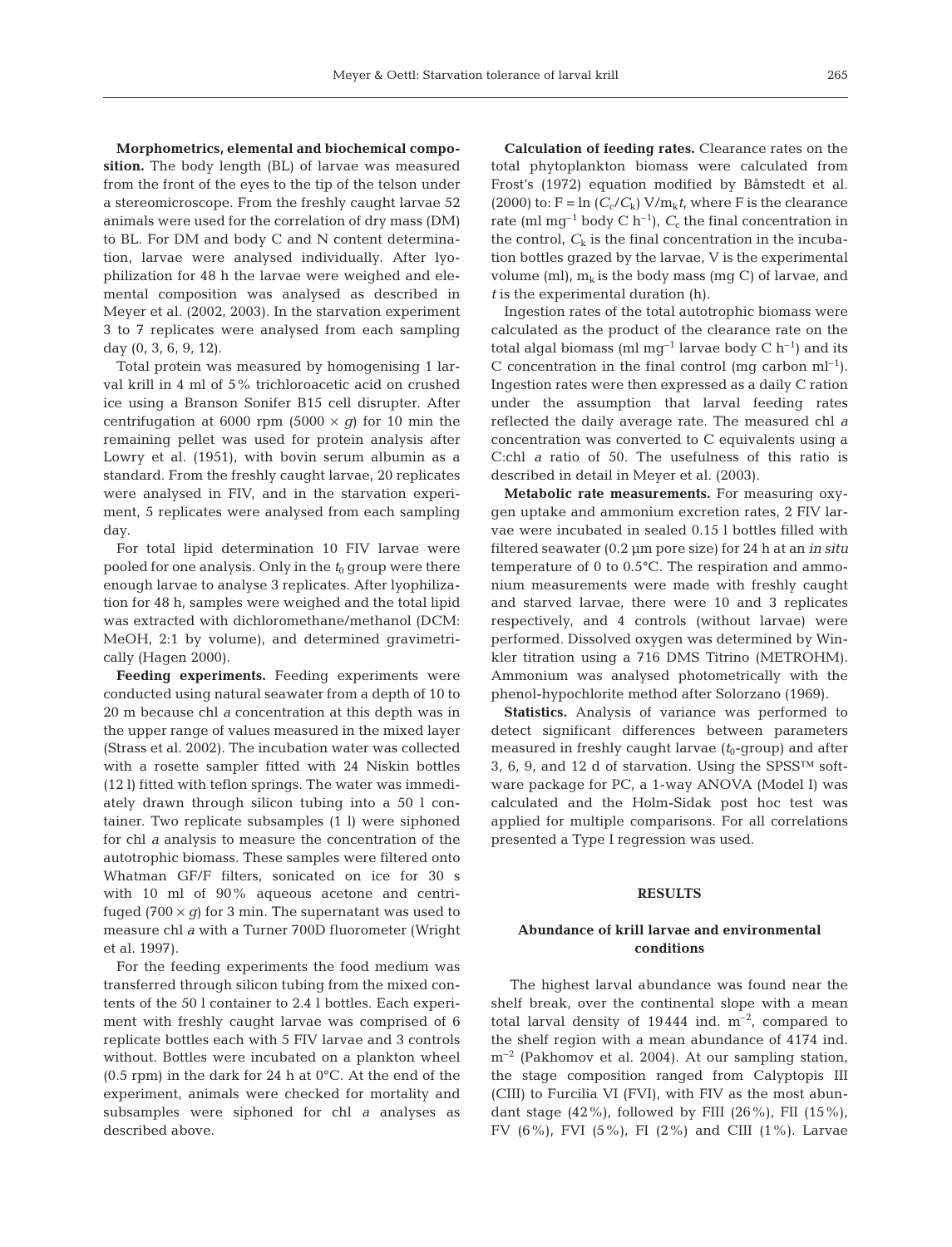distribution and abundance during the whole cruise is described by Pakhomov et al. (2004). During the expedition in the eastern Bellingshausen Sea surface values of chl *a* ranged from 0.1 to 2.7  $\mu$ g l<sup>-1</sup> with a sharp decrease below 60 m depth. The highest values were restricted over the shelf (Brichta & Belem 2002).

# **IMP, elemental and biochemical composition**

The *in situ* IMP of FIV larvae was  $15.5 \pm 1.1$  d and the mortality rate  $0.63 \pm 0.1\%$  d<sup>-1</sup>. Survival averaged 57% during the 12 d of starvation and the daily mortality rate rose to an average of  $6.7 \pm 4.9\%$ . The regression of DM (mg) on BL (mm) in freshly caught larvae is: FIV:  $log_{10}$  (DM) = 2.7  $log_{10}$  (BL) – 2.7 ( $r^2$  = 0.70, p <  $0.001$ ,  $n = 52$ ), and their daily C ration ranged between 12 and 14% of body C at a food concentration from 63 to 86  $\mu$ gC l<sup>-1</sup>.

The mean loss of body C and N from the initial values was highest after 9 d of starvation (49 and 37% respectively, Table 1). After 12 d of starvation, DM and elemental composition were significantly different (p < 0.05) than the values of freshly caught larvae (Fig. 2). After 9 d of starvation only the body C content showed a significant difference to the  $t_0$ -group ( $p < 0.05$ ). The C content declined faster than the N content, suggesting a preferential utilization of energy rich lipids; this is also reflected in the decline of the C:N mass ratio during starvation (Fig. 2b–d). Body lipid content decreased from 12.7 to 1.5% of DM, whereas protein fell from 32.7 to 25.8% of DM (Fig. 3).

### **Metabolic rates**

The oxygen uptake rates decreased from 1.3  $\mu$ lO<sub>2</sub> mgDM<sup>-1</sup> h<sup>-1</sup> in the  $t_0$ -group to 0.7 after 6 d of starvation and remained almost constant until the end of the experiment (Fig. 4a). Ammonium excretion decreased from 0.04 to 0.02  $\mu$ gNH<sub>4</sub> mgDM<sup>-1</sup> h<sup>-1</sup> until Day 6 of starvation and then rose to above the initial rates (Fig. 4b). The excretion rates correspond to a daily N

Table 1. *Euphausia superba*, Furcilia IV larvae: percentage decrease of dry mass (DM), carbon (C), and nitrogen (N) after 6, 9, and 12 d of starvation to the initial values of freshly caught larvae. Minimal (Min), maximal (Max) and mean values for each day

| Days of n<br>starvation               |  | DM |                                                            |                                  | $\overline{C}$ | Min Max Mean Min Max Mean Min Max Mean |                                  | N             |  |
|---------------------------------------|--|----|------------------------------------------------------------|----------------------------------|----------------|----------------------------------------|----------------------------------|---------------|--|
| 6<br>$\overline{9}$<br>$\frac{1}{12}$ |  |    | 12 6.2 36.2 18.3<br>12 11.4 48.5 35.7<br>16 20.0 53.7 37.0 | 33.6 59.9 48.9<br>24.7 59.3 44.3 |                | 11.7 39.6 19.9                         | 16.7 45.0 37.2<br>14.5 50.8 34.0 | 7.5 30.1 13.4 |  |



Fig. 2. *Euphausia superba*. Furcilia IV larvae. (a) Dry mass (DM), (b) body carbon (C), (c), body nitrogen (N) and (d) C:N ratio of freshly caught larvae (0 d) and during starvation. The stars indicate significant differences to the  $t_0$ -group (freshly caught larvae,  $*p < 0.05$ )

loss of 0.9% in freshly caught larvae, 0.5% on sampling Day 6, and 1.0% at the end of the starvation period. The  $t_0$ -group had an O:N ratio of 50 which decreased to 40 and remained constant in the first week of starvation, after that it decreased further to 30 and 21 (Fig. 4c). According to Ikeda & Mitchel (1982), Mayzaud & Conover (1988) and Ikeda et al. (2000) an O:N ratio between 3 and 16 indicates a protein-dominated metabolism, whereas a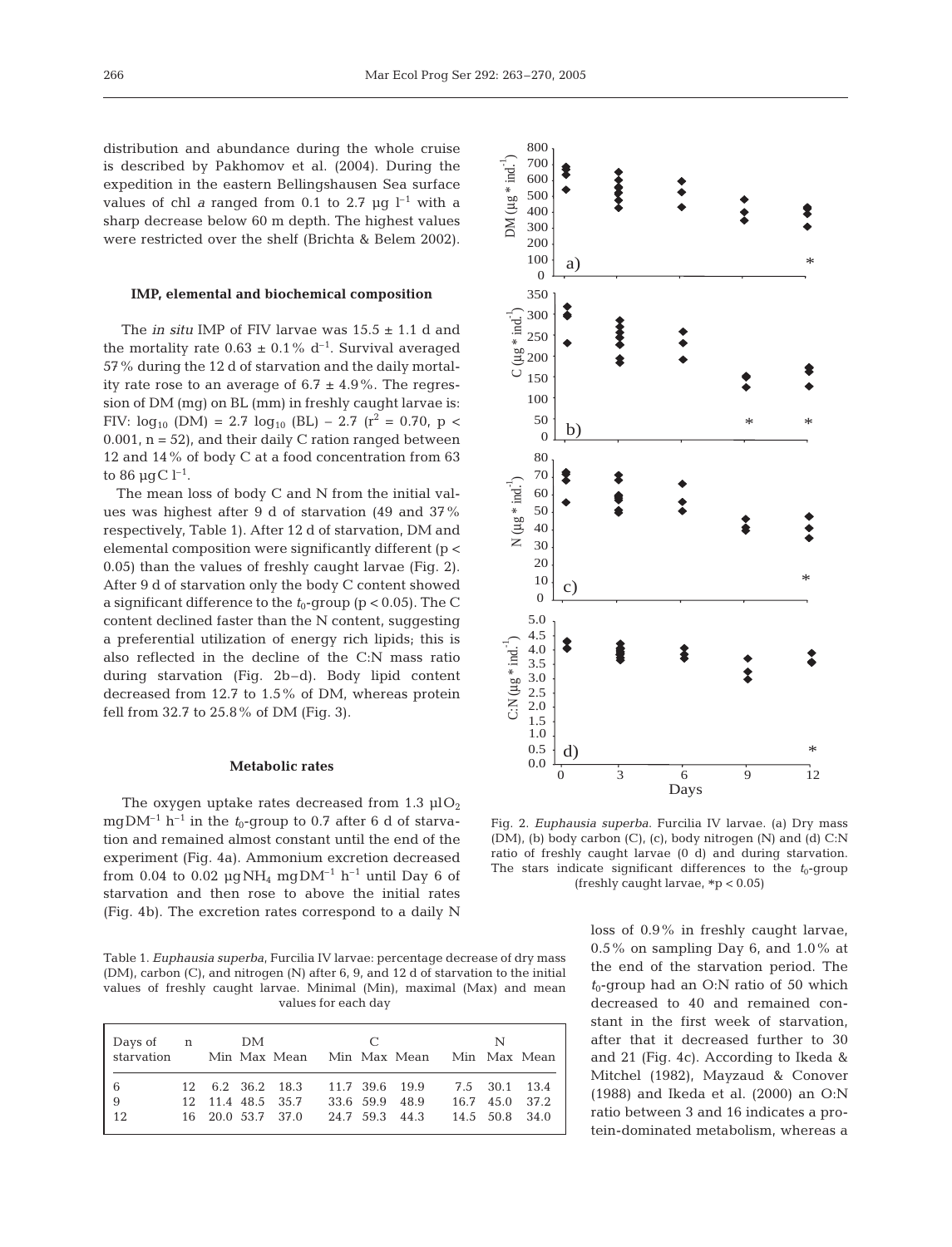

Fig. 3. *Euphausia superba*. Furcilia IV larvae. Total protein and lipid content in percent of dry mass (DM) of freshly caught larvae (0 d) and during starvation



Fig. 4. *Euphausia superba*. Furcilia IV larvae. (a) Oxygen uptake, (b) ammonium production rates and (c) O:N ratio of freshly caught larvae (0 d) and during starvation. Asterisks indicate significant differences to the  $t_0$ -group (freshly caught larvae, \*p < 0.05, \*\*\*p < 0.001)

ratio greater than 24 shows that lipids are preferentially catabolised. Using a respiratory quotient of 0.7 (after Ikeda et al. 2000), reflecting preferential utilisation of lipids (see Fig. 4c), the oxgen uptake rates measured (see above) correspond to a C loss of 2.7% body C  $d^{-1}$  in the  $t_0$ -group and in mean 2.0% body C  $d^{-1}$  after 3 d of starvation until the end of the experiment.

#### **DISCUSSION**

Only 12 d of starvation had a great effect on the biochemical composition and metabolic rates of FIV larvae. The changes in oxygen uptake and ammonium excretion are related to the use of lipid and protein reserves for survival and are reflected by changes in body composition. Below we outline the condition of FIV larvae in the field and their changes in elemental and biochemical condition and metabolic rates during a short term starvation period of 12 d. These results will be discussed in relation to the PNR and its consequence for larval survival at the onset of winter.

Sea WiFS data have shown that bloom conditions had persisted in the study area, the eastern Bellingshausen Sea, since March 2001 (Belem 2002). This suggests that the nutritional conditions for larval krill were good. The average DM and body C content of FIV larvae suggest favourable feeding conditions (Brinton & Townsend 1984, Daly 1990, Huntley & Brinton 1991, Meyer et al. 2002, 2003, Pakhomov et al. 2004). However, in freshly caught larvae we measured a moderate lipid content of  $13 \pm 3\%$  of DM, compared to values found by Hagen et al. (2001) in autumn furcilia  $(18 \pm 5\%)$ . At the same time, the intermoult period of freshly caught FIV larvae (15 d) suggests good nutritional condition in the study area. Huntley & Brinton (1991) showed an IMP of 18 d at optimal food conditions (3 µgchl *a* l –1) in the Gerlache Strait, and an IMP of 27 d for furcilia in the Bransfield Strait at chl *a* concentration around 1  $\mu$ g l<sup>-1</sup>. On the transect shown in Fig. 1 the surface chl *a* concentrations ranged between 1 and 2.7 µg  $l^{-1}$  (Brichta & Belem 2002).

Elemental analyses are often used for indirect estimates of the proximate biochemical composition, whereas the C:N mass quotient reflects changes in the relative proportions of lipids and proteins (Anger & Harms 1990). Both the elemental and biochemical composition measured in our study demonstrate that preferential lipids were used to fulfil energy requirements (Figs. 2b,c & 5). After 6 d of starvation a shift occurred in the metabolic substrates preferentially used. The protein utilization increased, which was indicated by decreases in body protein and lipid catabolism. The increase in protein catabolism between 6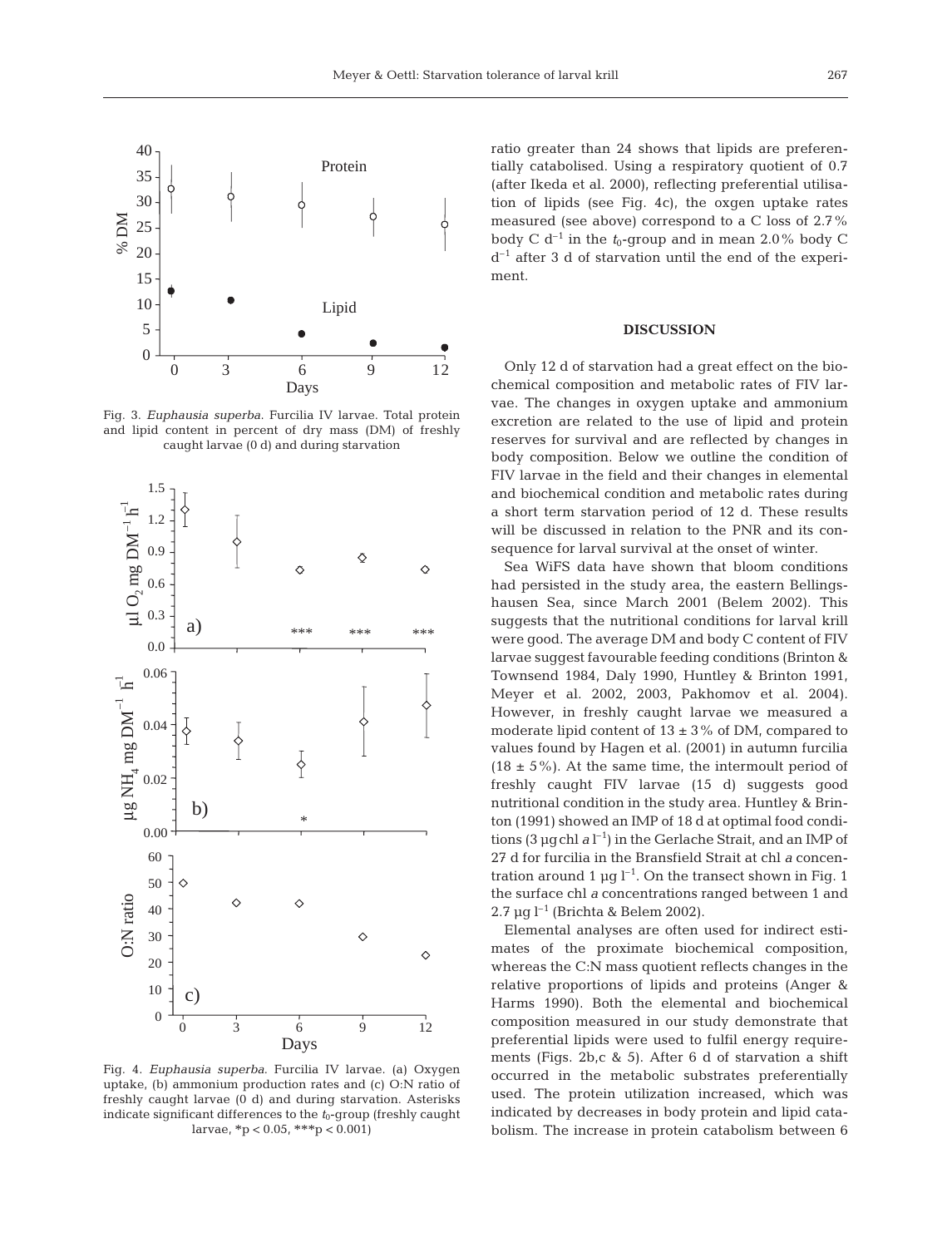

Fig. 5. *Euphausia superba*. Furcilia IV larvae. Percentage change in total lipids, total protein and metabolic rates from one experimental day to another during 12 d of starvation.  $\diamond$ : NH<sub>4</sub>-production,  $\blacklozenge$ : oxygen uptake,  $\circ$ : body protein,  $\bullet$ : body lipid



Fig. 6. *Euphausia superba*. Furcilia IV larvae. Calculated days of survival on the basis of body lipid content measured during the starvation experiment. For the calculation the following factors were taken into account: (1) a minimum of 3% of lipids are essential, after Hagen et al. (1996), (2) a respiratory quotient (RQ) of 0.72 was used until the 6th day of starvation (lipids were preferentially catabolised) and thereafter an RQ of 0.9 was used (a mix of protein and lipids was metabolised), after Ikeda (2000)

and 9 d is underlined by the increase in the ammonium production of the larvae and hence in the pattern of the O:N ratio. During starvation the O:N ratio is clearly linked to the availability of energy reserves and the use of body protein (Mayzaud & Conover 1988). However, in starvation experiments with the first feeding stage of krill, Calyptopis I (CI), Quetin & Ross (1989) found no evidence of protein catabolism until the CI larvae had been starved for at least 10 d, a time which corresponds to the PNR of the larvae.

The 2 time spans for PNR and starvation to death can differ significantly. Dawirs (1983) reported a PNR for crab larvae around 4 d but death did not occur until

13 d without food. According to Ross & Quetin (1989), the PNR of *Euphausia superba* CI larvae is between 10 and 14 d, about half of the 23 d of starvation necessary before 50% of the larvae die. The authors reported that the PNR of CI is passed when 44 to 51% of their body C is lost and their total lipid content is utilised. According to the initial lipid content of FIV larvae and their metabolic rates, the larvae have a survival time of 16 d. The decrease in body C indicates that the FIV larvae reached their PNR after 6 to 9 d of starvation, because that is (after Ross & Quetin 1989) when they lost half of their body C (Table 1). In regard to the decrease in body lipid and the oxygen uptake rates measured during starvation, we calculated that a PNR is reached in  $\leq 6$  d (Fig. 6). The lipid utilisation in starving furcilia seems to be a nonlinear process over time as indicated in Fig. 6. After 3 d of starvation, body lipid content decreased substantial to less than 3% of DM. According to Hagen et al. (1996) 3 to 5% of body lipids are essential. After the 6th day of starvation it seems that most of the larvae die, and will not be able to recover from nutritional stress; this is indicated by the negative value at Day 9 shown in Fig. 6. According to this result, the amount of body lipids in freshly caught larvae does not provide reliable information on the survival of larvae related to population success.

Our results indicate that frequent feeding is critical for larval krill survival. The larvae have to build up a sufficient lipid store to survive short-term starvation periods arising from patchiness of adequate food and/or delays in timing of sea ice formation. In the Antarctic autumn, at the onset of sea ice formation, phytoplankton biomass decreases in the water column and will be incorporated into the growing sea ice (Thomas & Dieckmann 2003). During this phase of sea ice formation phytoplankton or ice algae are not accessible to larger grazers such as larval krill and short term periods of starvation can occur. Only later in a season will a bottom community develop in the sea ice and be utilised as an additional food source.

For a better understanding of larval survival and development, and ultimately recruitment, it is important to know when different ontogenetic stages will reach the PNR. This is more important for recruitment success than the number of days of starvation before death. The elemental and biochemical body composition determined during starvation are indirect parameters to estimate the PNR. Storch & Anger (1983) and Vogt et al. (1985) demonstrated a more direct determination. These authors reported that the most characteristic effects of starvation in decapod larvae can be seen in ultrastructual changes of the digestive system, particularly in the R (resorptive)-cells. The R-cells are located in the midgut gland and are specialist cells for nutrient resorption, and are able to store lipids and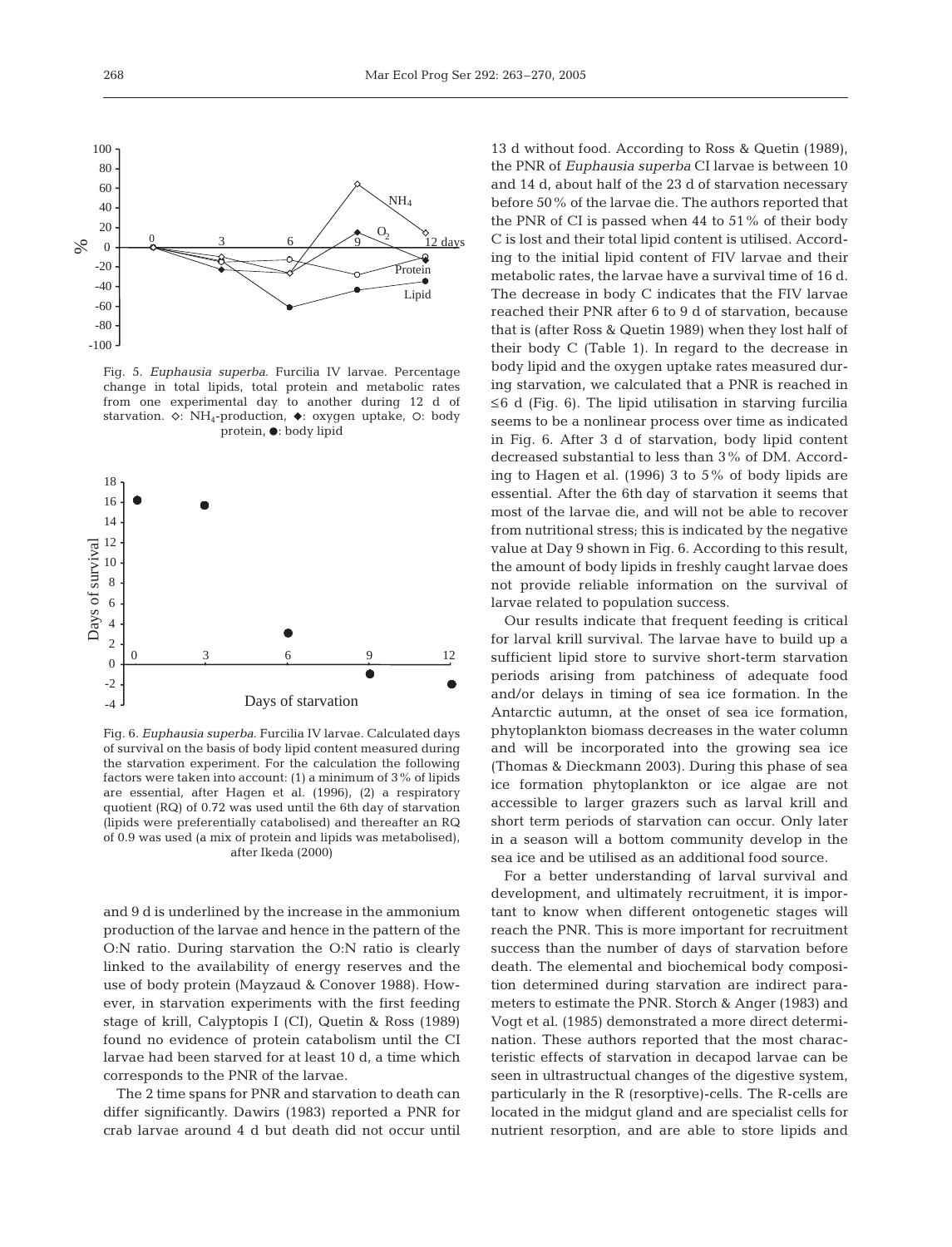glycogen (e.g. Al-Mohanna & Nott 1987,1989). Vogt et al. (1985) demonstrate that even after a starvation period of 4 to 5 d endoplasmatic reticulum and mitochondria in the R-cells are markedly reduced. Furthermore, Anger (2001) reported that a deposition of glycogen instead of lipids occurred after subsequent feeding for decapode larvae of *Hyas araneus*, indicating a pathological shift in the storage metabolism of the Rcells after reaching the PNR. Although detailed study on the microscopic anatomy of the krill stomach and its development during ontogeny exists (Ullrich et al. 1991, Ullrich & Storch 1993), histological and cytological investigations of the midgut gland of euphausiids are rare and there has been no such investigation for *Euphausia superba*. The importance of carbohydrate compounds (glucose, glycogen, lactic acid) to energetic processes in Antarctic krill is demonstrated in Mezykowski (1979). From the background of our results and the knowledge we have from decapods it would be worthwhile to investigate the midgut gland cells of *E. superba* larvae by electron-microscopy after different periods of starvation, re-feeding and in wellfed larvae, and to compare these results with investigation of larvae from the field.

The population dynamics of krill in the western Antarctic Peninsula area comprises episodic years of good recruitment, which occur once or twice per decade to maintain the krill stock (Quetin & Ross 2003). Given the intense interannual variability in this region, both in summer phytoplankton concentration and in winter sea ice (Constable et al. 2003 and refeferences therein), environmental effects on larval survival and recruitment are likely to be of key importance. A better understanding of the mechanism underlying starvation of larvae due to delays or patchiness of food availability is therefore essential.

*Acknowledgements.* We thank the officers and crew of RV 'Polarstern' for their professional and friendly support during the fieldwork on the cruise ANTXVIII-5b and D. Stübing and P. Wencke for the introduction to lipid analyses. Thanks to A. Atkinson for his helpful comments on the manuscript. This work was funded by the German Federal Ministry of Education and Science (BMBF), project number 03PL025A. This is publication awi-n15044 of the Alfred Wegener Institute.

#### LITERATURE CITED

- Al-Mohanna SY, Nott JA (1987) R-cells and the digestive cycle in *Penaeus semisulcatus* (Crustacea: Decapoda). Mar Biol 95:129–137
- Al-Mohanna SY, Nott JA (1989) Functional cytology of the hepatopancreas of *Penaeus semisulcatus* (Crustacea: Decapoda) during the moult cycle. Mar Biol 101:535–544
- Anger K (2001) The biology of decapode larvae. Crustacean Issues 14. AA Balkema Publishers, Lisse
- Anger K, Dawirs R (1981) Influence of starvation on the larval development of *Hyas araneus* (Decapoda, Majidae). Helgol Meeresunters 34:287–311
- Anger K, Harms J (1990) Elemental (CHN) and proximate biochemical composition of decapod crustacean larvae. Comp Biochem Physiol 97B:69–80
- Atkinson A, Meyer B, Bathmann UV, Stübing D, Hagen W, Bathmann UV (2002) Feeding and energy budgets of Antarctic krill *Euphausia superba* at the onset of winter. II. Juveniles and adults. Limnol Oceanogr 47:953–966
- Atkinson A, Siegel V, Pakhomov E, Rothery P (2004) Longterm decline in krill stock and increase in salps within the Southern Ocean. Nature 432:100–103
- Båmstedt U, Gifford DJ, Irigoien X, Atkinson A, Roman M (2000) Feeding. In: Harris RP, Wiebe PH, Lenz J, Skjoldal HR, Huntley M (eds) ICES Zooplankton methodology manual. Academic Press, San Diego, CA, p 297–399
- Belem A (2002) Remote sensing program during the ANTXVIII/5b cruise. Rep Polar Mar Res 407:65–67
- Brichta M, Belem A (2002) Chlorophyll-a particulate organic carbon/nitrogen (POC/N) and biogenic silica (BSi) distribution. Rep Pol Mar Res 407:61–65
- Brinton E, Townsend AW (1984) Regional relationships between development and growth in larvae of Antarctic krill, *Euphausia superba*, from field samples. J Crustac Biol 4 (spec no1):224–246
- Constable AJ, Nicol S, Strutton PG (2003) Southern Ocean productivity in relation to spatial and temporal variation in the physical environment. J Geophys Res 108, C4, 8079: 6,1–6,21
- Daly KL (1990) Overwintering development, growth and feeding of larval *Euphausia superba* in the Antarctic marginal ice zone. Limnol Oceanogr 35:1564–1576
- Dawirs R (1983) Respiration, energy balance and development during growth and starvation of *Carcinus maenas* L. larvae (Decapoda: Portunidae). J Exp Mar Biol Ecol 69: 105–128
- Fraser FC (1936) On the development and distribution of the young stages of krill (*Euphausia superba*). Discov Rep 14: 1–192
- Frazer TK, Quetin LB, Ross RM (2002) Energetic demands of larval krill, *Euphausia superba*, in winter. J Exp Mar Biol Ecol 277:157–171
- Frost BW (1972) Effects of size and concentration of food particles on the feeding behavior of the marine planktonic copepod *Calanus pacificus*. Limnol Oceanogr 17:805–815
- Hagen W (2000) Lipids. In: Harris RP, Wiebe PH, Lenz J, Skjodal HR, Huntley M (eds) ICES zooplankton methodology manual. Academic Press, San Diego, CA, p 113–119
- Hagen W, Van Vleet ES, Kattner G (1996) Seasonal lipid storage as overwintering strategy of Antarctic krill. Mar Ecol Prog Ser 134:85–89
- Hagen W, Kattner G, Terbrüggen A, Van Vleet ES (2001) Lipid metabolism of the Antarctic krill *Euphausia superba* and its ecological implications. Mar Biol 139:95–104
- Hopkins TL, Lancraft TM, Torres JJ, Donnelly J (1993) Community structure and trophic ecology of zooplankton in the Scotia Sea marginal ice zone in winter (1988). Deep-Sea Res 40:81–105
- Huntley M, Brinton E (1991) Mesoscale variation in growth and early development of *Euphausia superba* Dana in the western Bransfield Strait region. Deep-Sea Res 38: 1213–1240
- Ikeda T, Dixon P (1982) Body shrinkage as a possible overwintering mechanism of the Antarctic krill, *Euphausia superba* Dana. J Exp Mar Biol Ecol 62:143–151
- Ikeda T, Mitchell (1982) Oxygen uptake, ammonium excre-